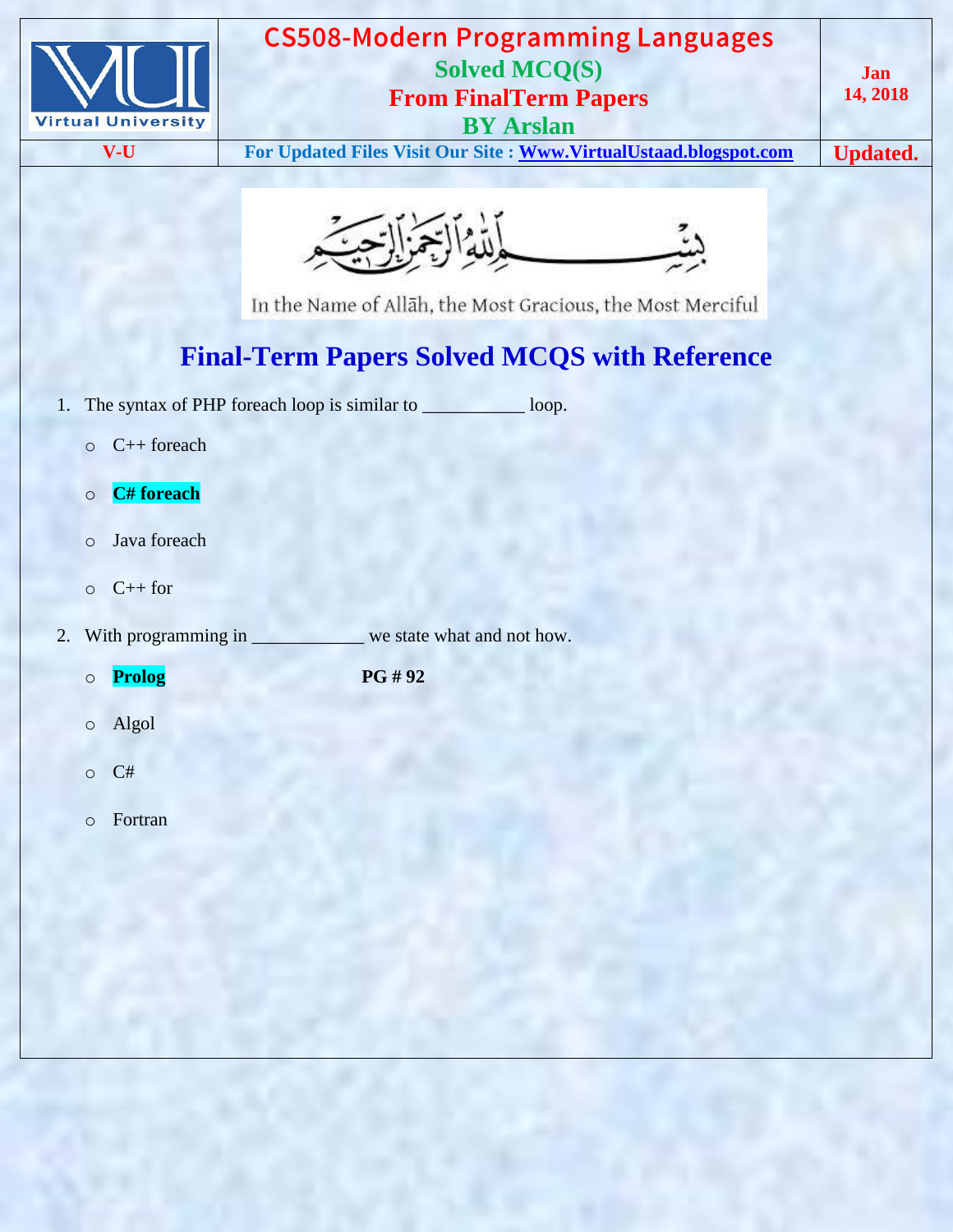| 3. |         | When the type is fixed before run time then this is called as |                                                       |
|----|---------|---------------------------------------------------------------|-------------------------------------------------------|
|    | $\circ$ | Load time binding                                             |                                                       |
|    | $\circ$ | <b>Static binding</b>                                         | <b>Click Here For Reference</b>                       |
|    | $\circ$ | Dynamic binding                                               |                                                       |
|    | $\circ$ | None of the given                                             |                                                       |
| 4. |         | A programming language is                                     | typed if type errors are _<br>detected.               |
|    | $\circ$ | Weakly, Always                                                |                                                       |
|    | $\circ$ | Always, weakly                                                |                                                       |
|    | $\circ$ | Strongly, often                                               |                                                       |
|    | $\circ$ | <b>Strongly, always</b>                                       | PG #171                                               |
| 5. |         | All objects in Java are                                       |                                                       |
|    | $\circ$ | Explicit heap dynamic                                         |                                                       |
|    | $\circ$ | <b>Dynamic storage binding</b>                                |                                                       |
|    | $\circ$ | Stack dynamic storage binding                                 |                                                       |
|    | $\circ$ | Static storage binding                                        |                                                       |
| 6. |         |                                                               | usually a logical grouping of heterogeneous elements. |
|    | $\circ$ | Array is                                                      |                                                       |
|    | $\circ$ | <b>Record is</b>                                              | PG #176                                               |
|    | $\circ$ | Structure is                                                  |                                                       |
|    | $\circ$ | <b>Both Structure and Record are</b>                          |                                                       |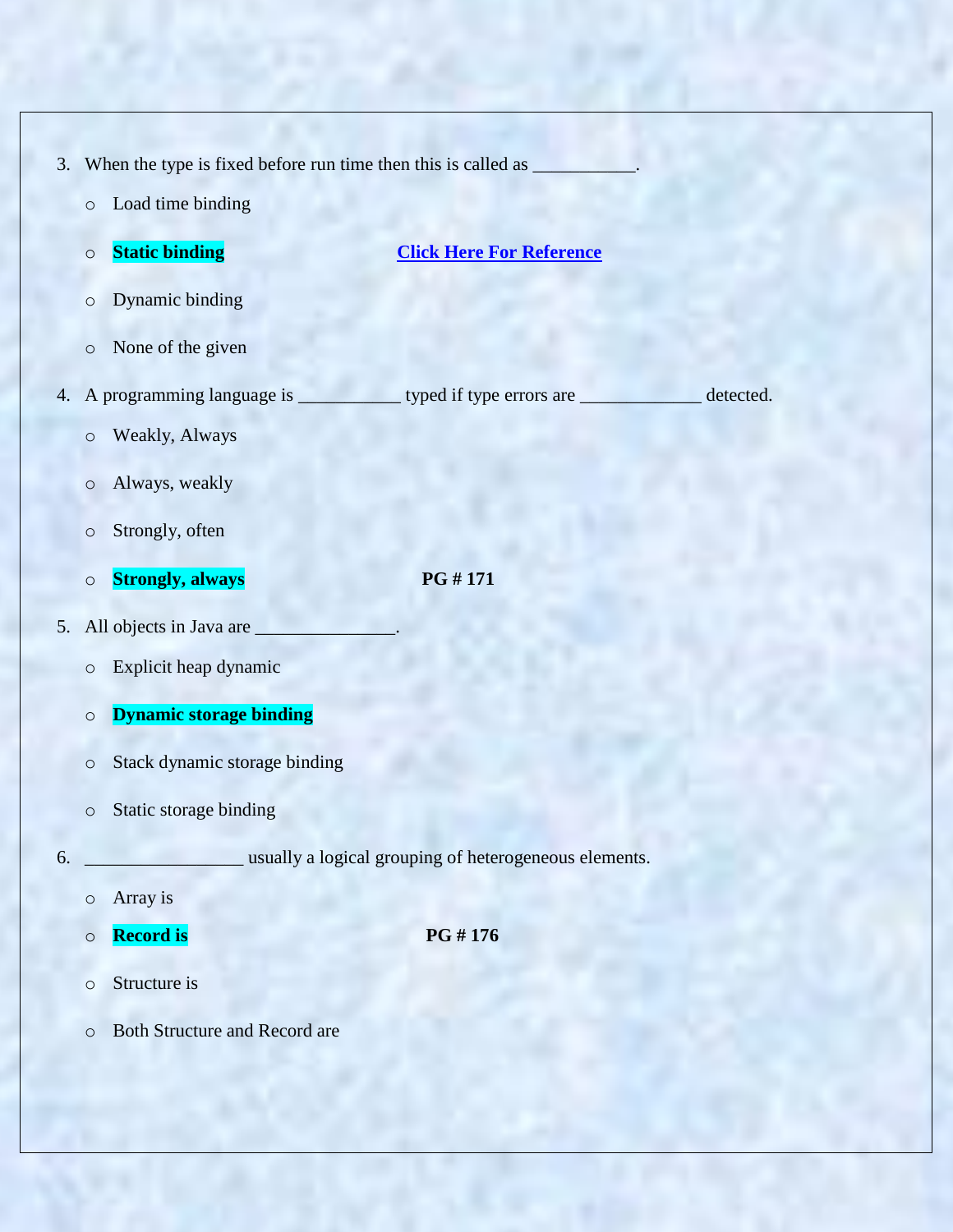|    |         |                              | 7. In Java the arithmetic expression evaluation order is always from                                       |
|----|---------|------------------------------|------------------------------------------------------------------------------------------------------------|
|    | $\circ$ | Centre to right              |                                                                                                            |
|    | $\circ$ | <b>Right to Left</b>         |                                                                                                            |
|    | $\circ$ | Centre to left               |                                                                                                            |
|    | $\circ$ | Left to right                | <b>Click Here For Reference</b>                                                                            |
|    |         | 8. A control structure is a  | and the statement whose execution it controls.                                                             |
|    | $\circ$ | Control algorithm            |                                                                                                            |
|    | $\circ$ | <b>Control statement</b>     | PG #185                                                                                                    |
|    | $\circ$ | Control keyword              |                                                                                                            |
|    | $\circ$ | None of the given            |                                                                                                            |
|    |         |                              |                                                                                                            |
| 9. | In      |                              | control statements were based directly on IBM 704 hardware.                                                |
|    | $\circ$ | Ada                          |                                                                                                            |
|    | $\circ$ | <b>FORTANI</b>               | PG #185                                                                                                    |
|    | $\circ$ | FORTRAN 77                   |                                                                                                            |
|    | $\circ$ | <b>IBM Assembly language</b> |                                                                                                            |
|    |         |                              | 10. We cannot pass array in __________ by value as it has no fix size. But it has fixed size in structure. |
|    | $\circ$ | C#                           |                                                                                                            |
|    | $\circ$ | Java                         |                                                                                                            |
|    | $\circ$ | $C++$                        |                                                                                                            |
|    | $\circ$ | $\mathbf C$                  |                                                                                                            |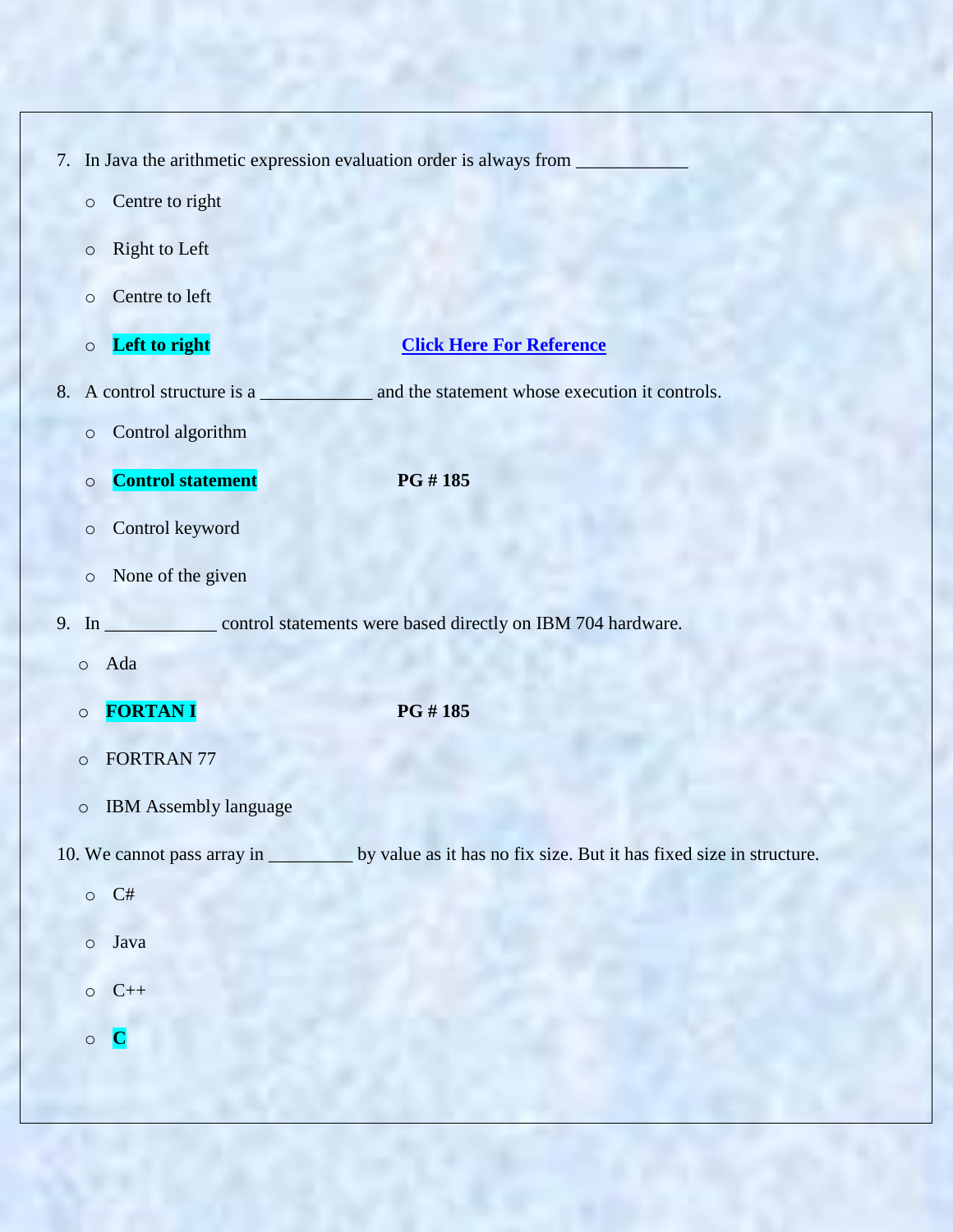|         | 11.                                                        | is a language for symbolic computation and its syntax is based on lambda calculus. |  |
|---------|------------------------------------------------------------|------------------------------------------------------------------------------------|--|
| $\circ$ | <b>ALGOL</b>                                               |                                                                                    |  |
| $\circ$ | <b>MATLAB</b>                                              |                                                                                    |  |
| $\circ$ | $\mathbf C$                                                |                                                                                    |  |
| $\circ$ | <b>LISP</b>                                                | PG # 27                                                                            |  |
|         | 12. Ada is a___________ typed language.                    |                                                                                    |  |
| $\circ$ | Weakly                                                     |                                                                                    |  |
| $\circ$ | Random                                                     |                                                                                    |  |
| $\circ$ | <b>Strongly</b>                                            | PG #48                                                                             |  |
| $\circ$ | List                                                       |                                                                                    |  |
|         | 13. The integrity of types is checked from all together in |                                                                                    |  |
| $\circ$ | <b>SNOBOL</b>                                              |                                                                                    |  |
| $\circ$ | <b>ALGOL</b>                                               |                                                                                    |  |
| $\circ$ | Plankal Koll                                               |                                                                                    |  |
| $\circ$ | <b>Ada</b>                                                 |                                                                                    |  |
|         |                                                            | 14. A language is reliable if during execution it does not create                  |  |
| $\circ$ | Result                                                     |                                                                                    |  |
| $\circ$ | <b>Error</b>                                               |                                                                                    |  |
| $\circ$ | <b>Bytecode</b>                                            |                                                                                    |  |
| $\circ$ | Malfunction                                                |                                                                                    |  |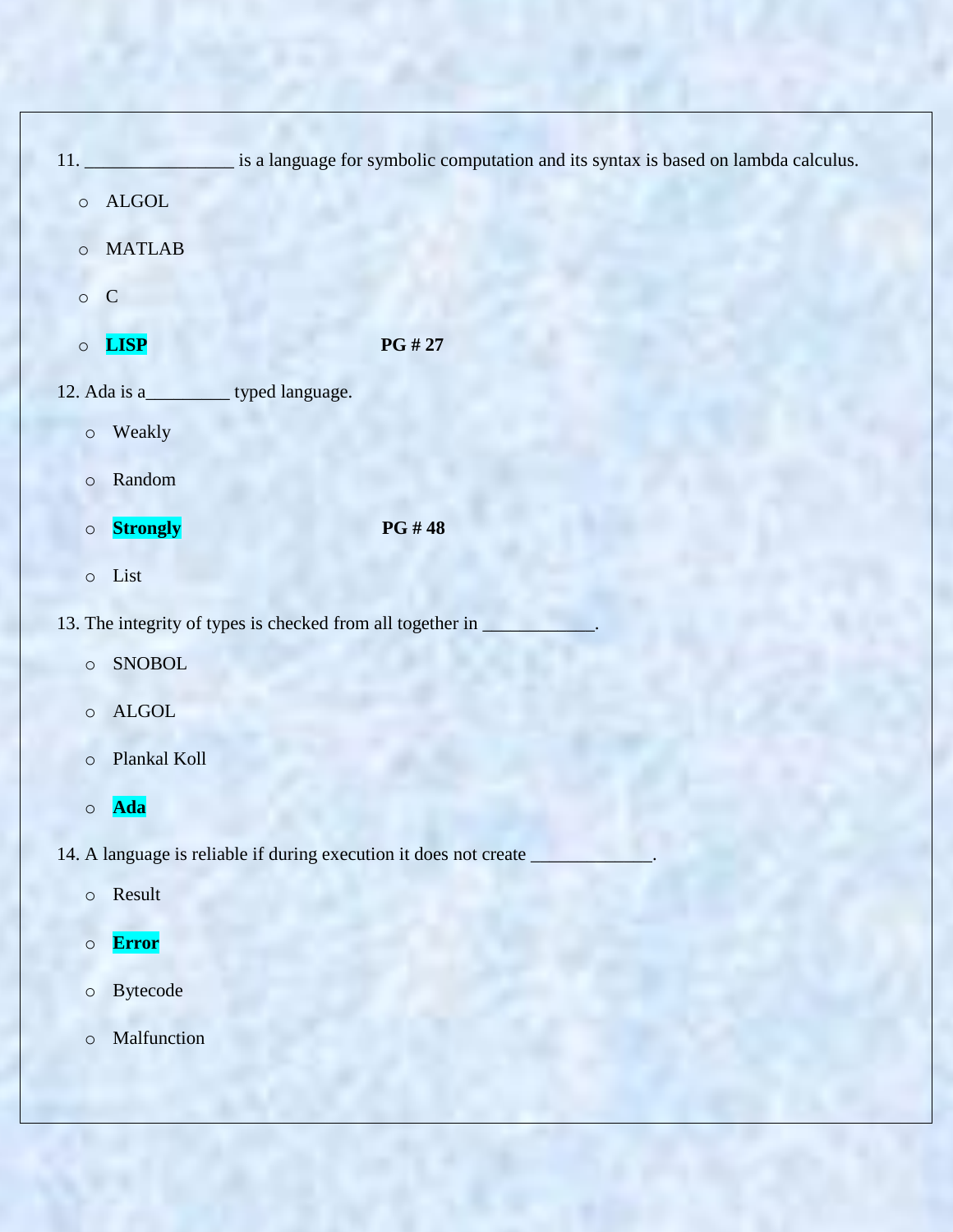| $\circ$ | this_is_it                                                                  |
|---------|-----------------------------------------------------------------------------|
| $\circ$ | Mary, _c1                                                                   |
| $\circ$ | 'Hello'                                                                     |
| $\circ$ | $\mathbf f$                                                                 |
|         | 16. ____________________ generates readable code which is easy to maintain. |
| $\circ$ | Clauses                                                                     |
| $\circ$ | <b>Backtracking</b><br>PG # 97                                              |
| $\circ$ | Inference mechanism                                                         |
| $\circ$ | Facts                                                                       |
|         | 17. In C#, value type objects use memory of _<br>data structure.            |
| $\circ$ | List                                                                        |
| $\circ$ | Tree                                                                        |
| $\circ$ | <b>Stack</b>                                                                |
|         | $\circ$ Heap                                                                |
|         |                                                                             |
|         | $\circ$ Short                                                               |
| $\circ$ | Long                                                                        |
| $\circ$ | <b>Byte</b>                                                                 |
| $\circ$ | Char                                                                        |
|         |                                                                             |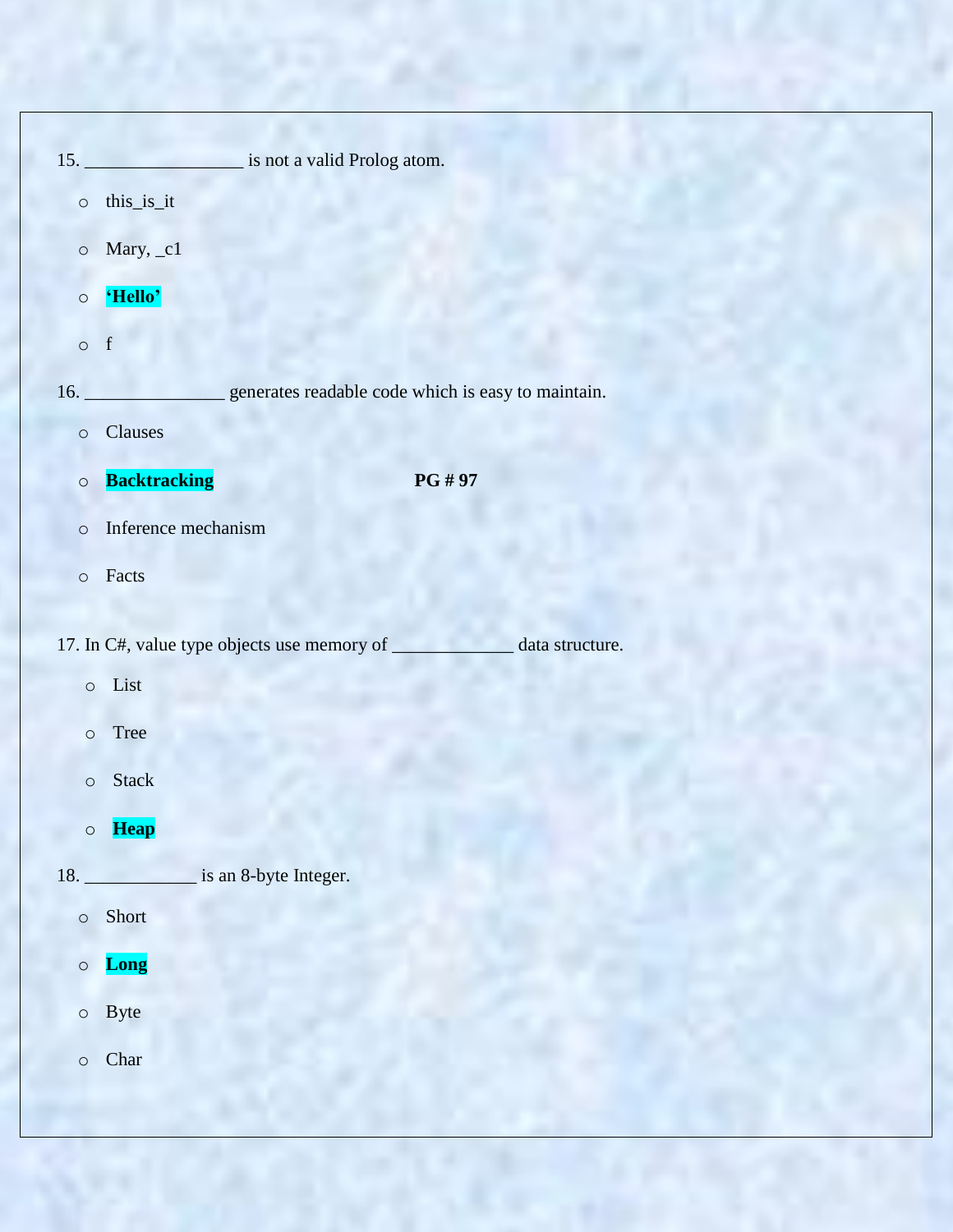19. Simple data structure and large floating point operations are linked to \_

- o Artificial intelligence language domain
- o Parallel programming domain
- o **Scientific application programming domain**
- o System programming domain
- 20. Each source file in \_\_\_\_\_\_\_\_\_\_\_\_\_ has a public class
	- $O$   $C++$
	- o C#
	- o **Java PG # 98**
	- o None of the given

21. There is no automatic type conversion in

- o **C**
- o Both Java and C++
- o Java
- o C++

22. Every class in Java is part of some

- o Subclass
- o Method
- o **Package PG # 107**
- o Object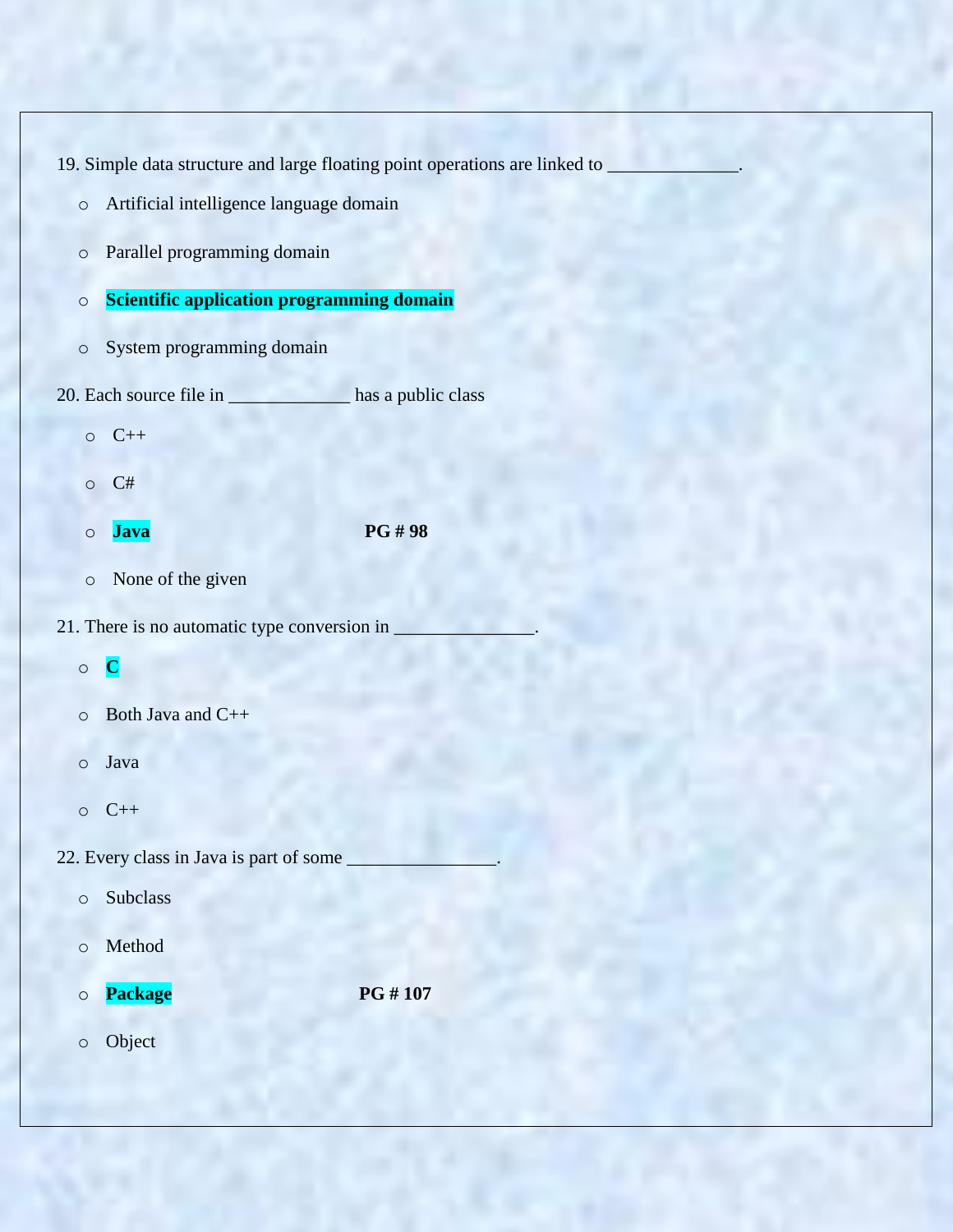- 23. Automatic garbage collection in Java prevents o Multithreading o Exception handling o Indirect referencing o **Dangling pointers PG # 117** 24. Value types in C# are inherited from o Java Primitive type o **Object** o Reference o None of the given 25. In  $C#$  the if statement condition is an/a o Arithmetic expression o Boolean expression o Numeric expression o **Both Numeric expression and Boolean expression** 26. PHP supported all major Databases including o None of the given o ODBC o **ORACLE**
	- o SQL Server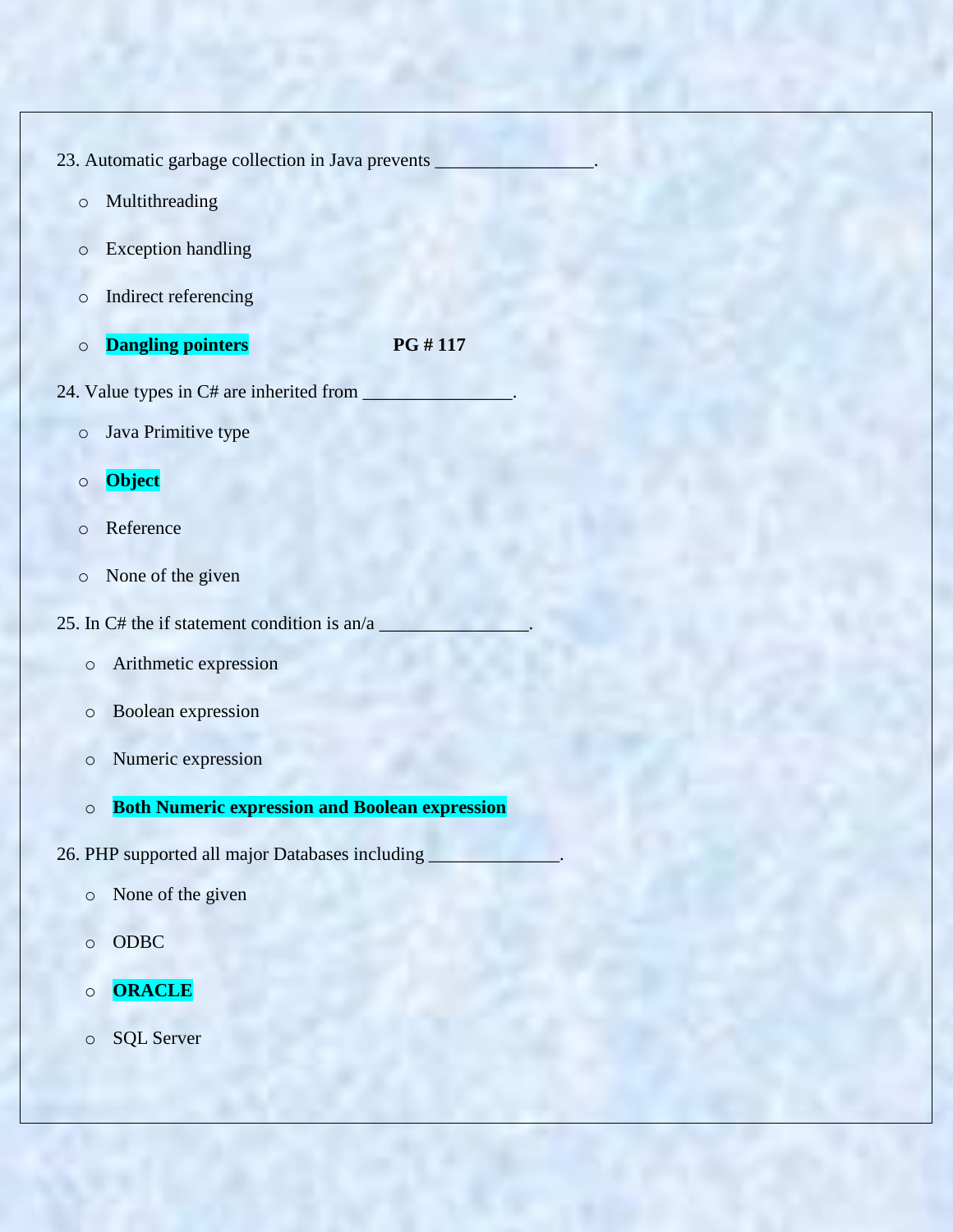|            | 27. In ______________ the Break statement may have the optional parameter or argument.          |
|------------|-------------------------------------------------------------------------------------------------|
|            | $O$ $C/C++$                                                                                     |
| $\circ$    | Java                                                                                            |
| $\circ$    | PHP                                                                                             |
| $\circ$    | Java Script                                                                                     |
|            | 28. Classes and objects of PHP are similar to                                                   |
| $\circ$    | Classes and objects of C++                                                                      |
| $\circ$    | <b>Classes and objects of Java</b>                                                              |
| $\circ$    | Classes and objects of C                                                                        |
| $\circ$    | Classes and objects of Basic                                                                    |
| 29.        | operator in Prolog is used for List construction and also for List dismantling.                 |
| $\circ$    | <b>PG#90</b><br>(Vertical Slash)                                                                |
| $\circ$    | !(Sign of exclamation)                                                                          |
| $\bigcirc$ | :Colon)                                                                                         |
| $\circ$    | None of the given                                                                               |
|            | The   has dual purpose in Prolog; it is used for list construction as well as list dismantling. |
|            | 30. In JavaScript<br>operator is used for concatenation.                                        |
| $\circ$    | Dot(.)                                                                                          |
| $\circ$    | PG #152<br>Plus $(+)$                                                                           |
| $\circ$    |                                                                                                 |
| $\circ$    | $\lambda$                                                                                       |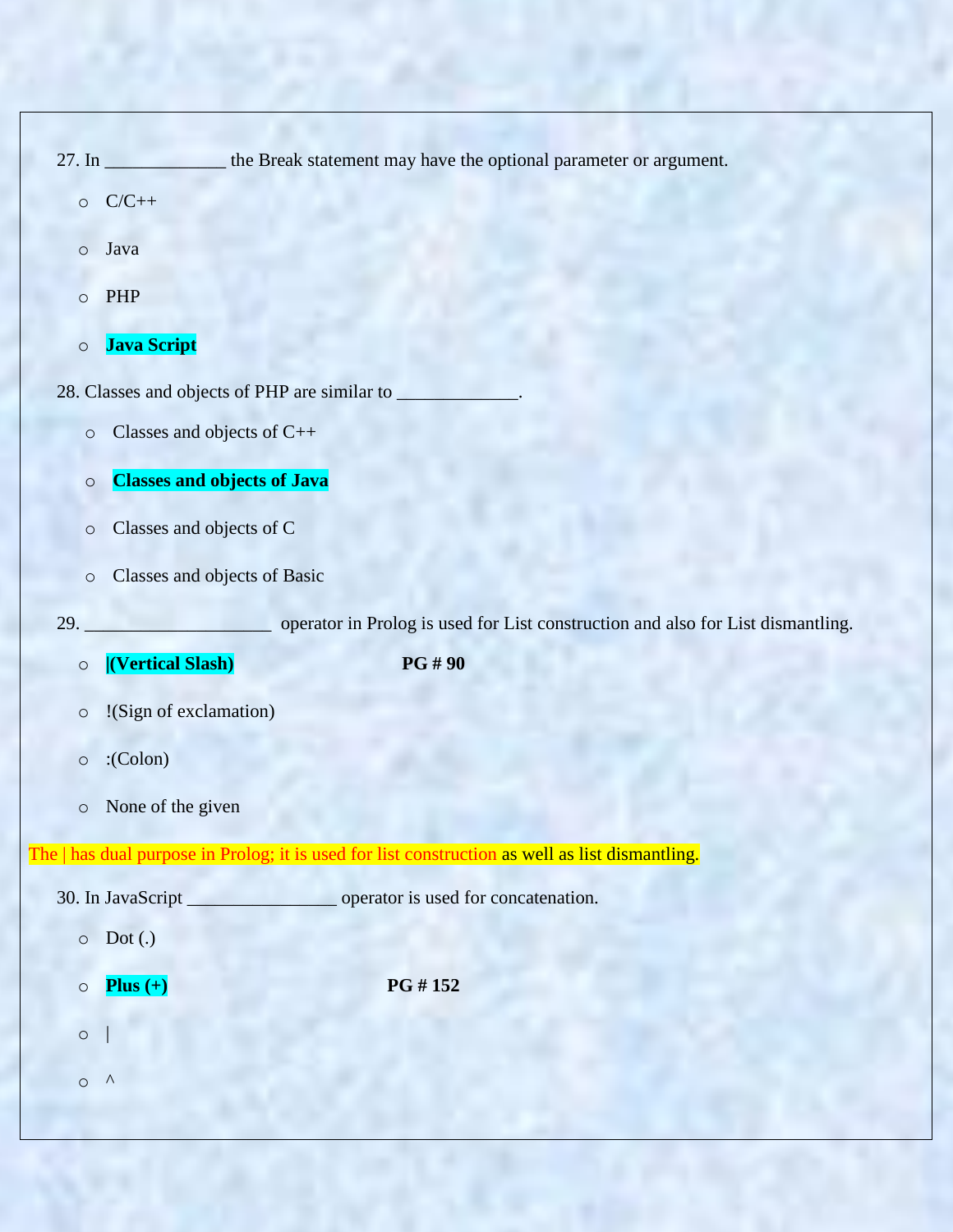| 31. The resultant value of variable 'x ' in JavaScript statement var $x = "5" - "2"$ ; will be |
|------------------------------------------------------------------------------------------------|
| $0 5-2$                                                                                        |
| 52<br>$\circ$                                                                                  |
| $``5" - "2"$<br>$\circ$                                                                        |
| $\boldsymbol{3}$<br>$\circ$                                                                    |
| 32. The ___________ model in JavaScript provides access to the contents of the browser window. |
| PG #155<br>$\circ$ DOM                                                                         |
| $\circ$<br><b>BOM</b>                                                                          |
| ROM<br>$\circ$                                                                                 |
| $\circ$ COM                                                                                    |
| 33. In ___________ we may specify the range and precision for floating point numbers.          |
| $\circ$ C#                                                                                     |
| $C/C++$<br>$\circ$                                                                             |
| <b>Ada</b><br>$\circ$                                                                          |
| Both Ada and C#<br>$\circ$                                                                     |
| 34.<br>parameters are declared inside a subprogram.                                            |
| <b>Default</b><br>$\circ$                                                                      |
| Actual<br>$\circ$                                                                              |
| Formal<br>$\circ$                                                                              |
| Copy<br>$\circ$                                                                                |
|                                                                                                |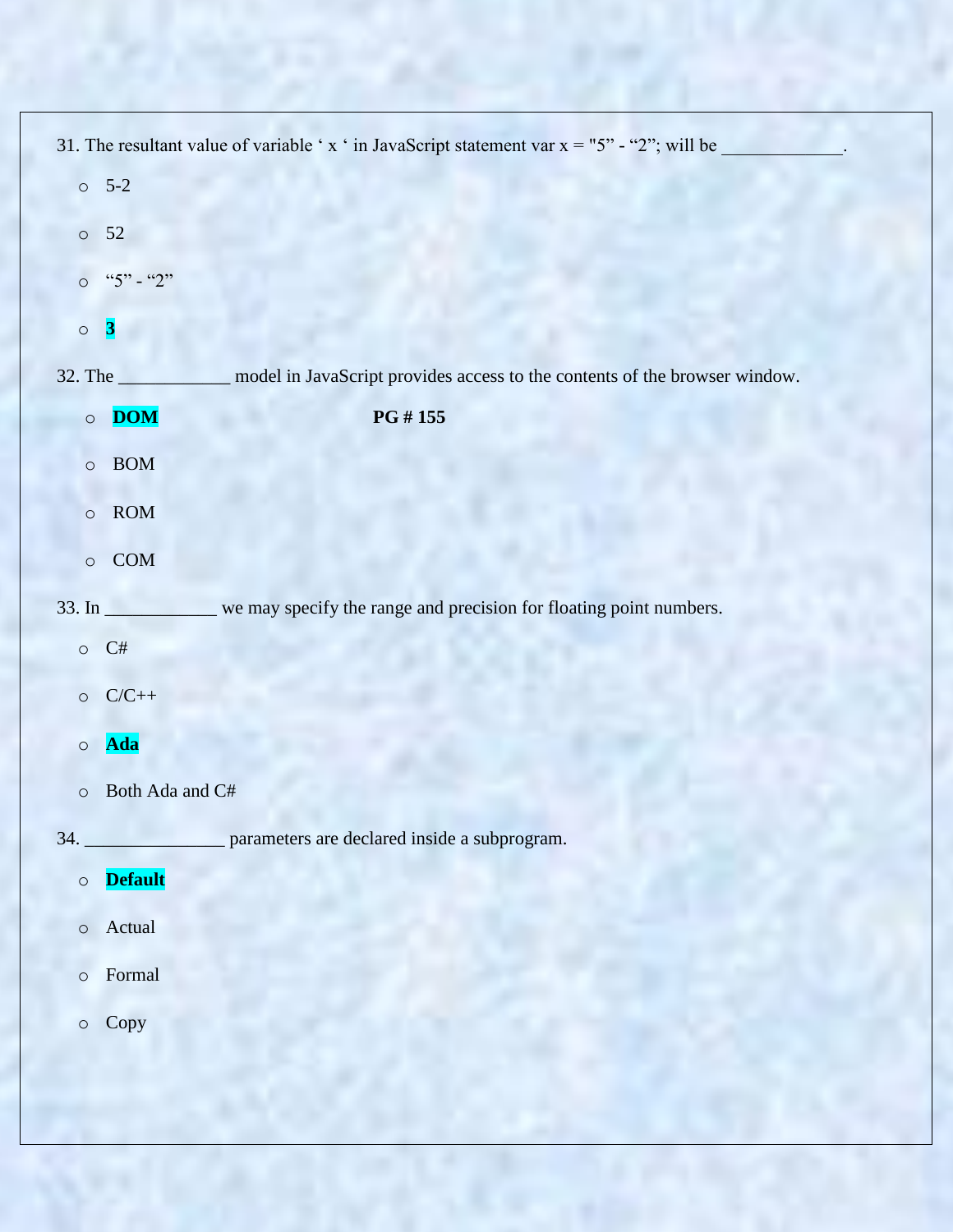35. eq or equal operator in LISP is used to compare two \_

- o Atom symbols
- o List symbols
- o Non numeric Symbols
- o **Numeric symbols**

36. In C#, the value type and reference type variables are interconvertable through \_\_\_\_\_\_\_\_\_\_\_\_ concept.

- o Tagged type
- o **Boxing**
- o Interfaces
- o Both Interfaces and Tagged type
- 37. Object in JavaScript can be accessed through
	- o Associated array
	- o **Reference pointer method**
	- o Reference type
	- o Both Reference pointer method and Reference type
- 38. Shortcut evaluation is not allowed for
	- o Boolean operators
	- o Relational operators
	- o **Bitwise operators**
	- o Both boolean and relational operators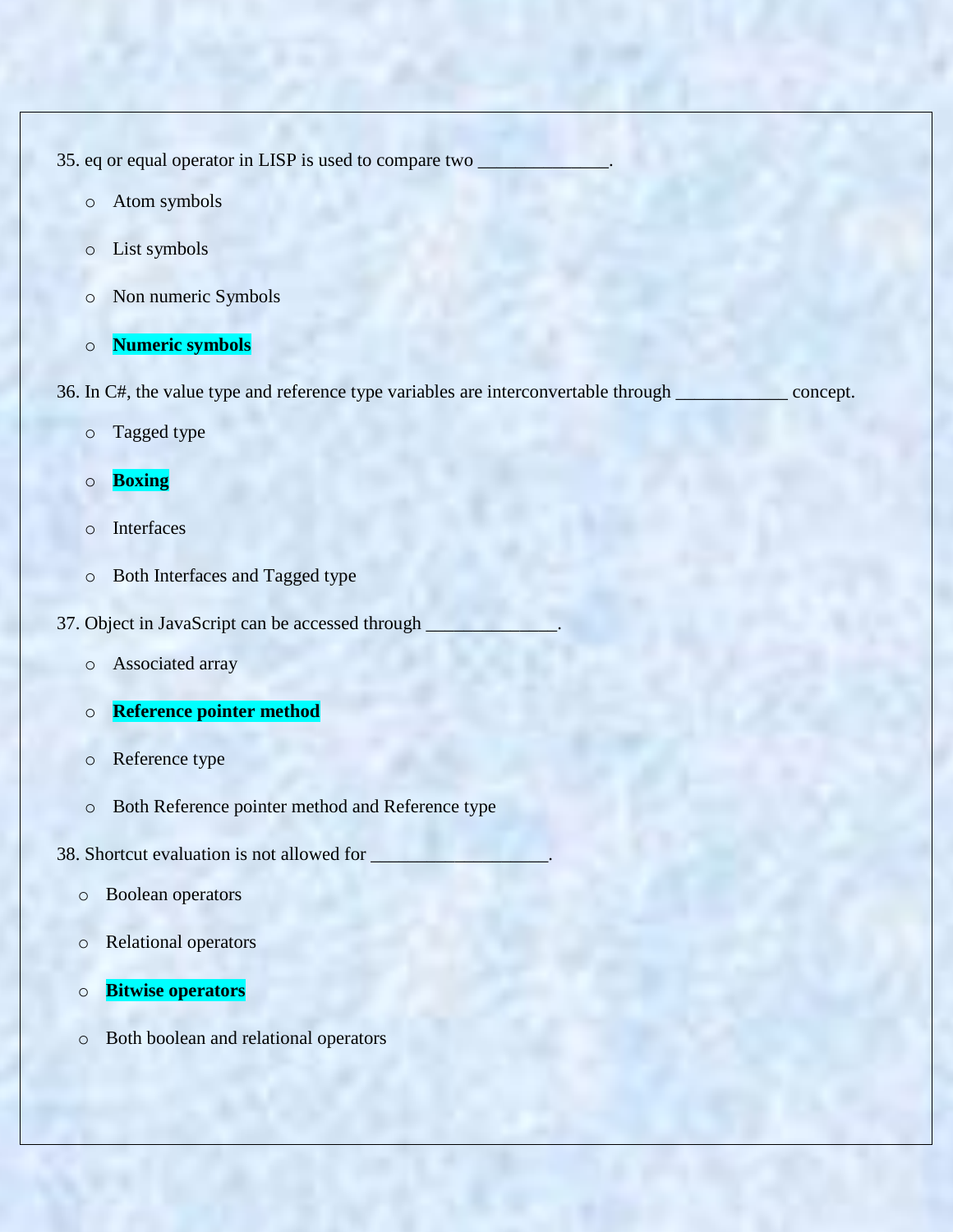39. Which one of the following languages is designed for distributed computing architecture?

- o **CORBA**
- o FORTRAN
- o ADA
- o LISP

40. In Ada elementary types are also termed as

- o **user defined types**
- o static types
- o built in types
- o public types

41. Study of programming languages helps in increasing the <u>the to express programming concepts</u>.

o **Capacity PG # 5**

- o Level
- o Volume
- o Range

42.  $\frac{\cdot}{\cdot}$  is the designer of C++ language.

o **Bjarne Stroustrup PG # 15**

- o James Gosling
- o Mike Sheridan
- o Patrick Naughton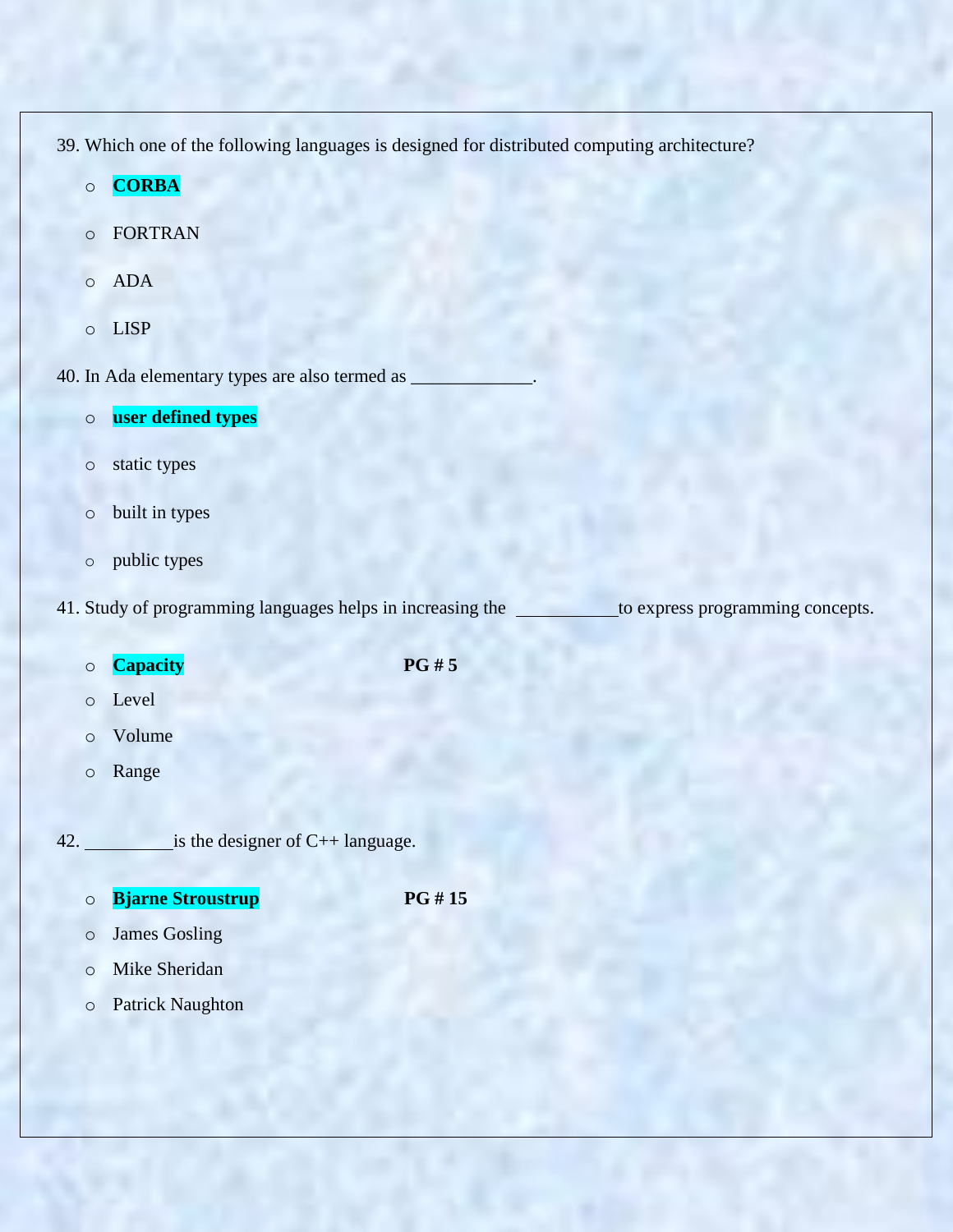|         | 43. Set membership in Prolog is different from           | membership. |
|---------|----------------------------------------------------------|-------------|
| $\circ$ | List                                                     |             |
| $\circ$ | Symbol                                                   |             |
| $\circ$ | Join                                                     |             |
| $\circ$ | None of the given                                        |             |
|         |                                                          |             |
| 44.     | support array with built in bounds checking.             |             |
|         |                                                          |             |
| $\circ$ | Java                                                     |             |
| $\circ$ | $C++$                                                    |             |
| $\circ$ | C#                                                       |             |
| $\circ$ | <b>Both Java and C#</b>                                  | PG #118     |
|         |                                                          |             |
|         | 45. FORTRAN, PL 1 and BASIC language provide             |             |
|         |                                                          |             |
| $\circ$ | <b>Explicit declaration</b>                              |             |
| O       | <b>Implicit declaration</b>                              | PG #169     |
| $\circ$ | Either implicit or explicit declaration                  |             |
| $\circ$ | None of the given                                        |             |
|         | 46. There is no arithmetic expression precedence rule in |             |

## o PASCAL

o **Small talk**

- o SIMULA
- $O$   $C/C++$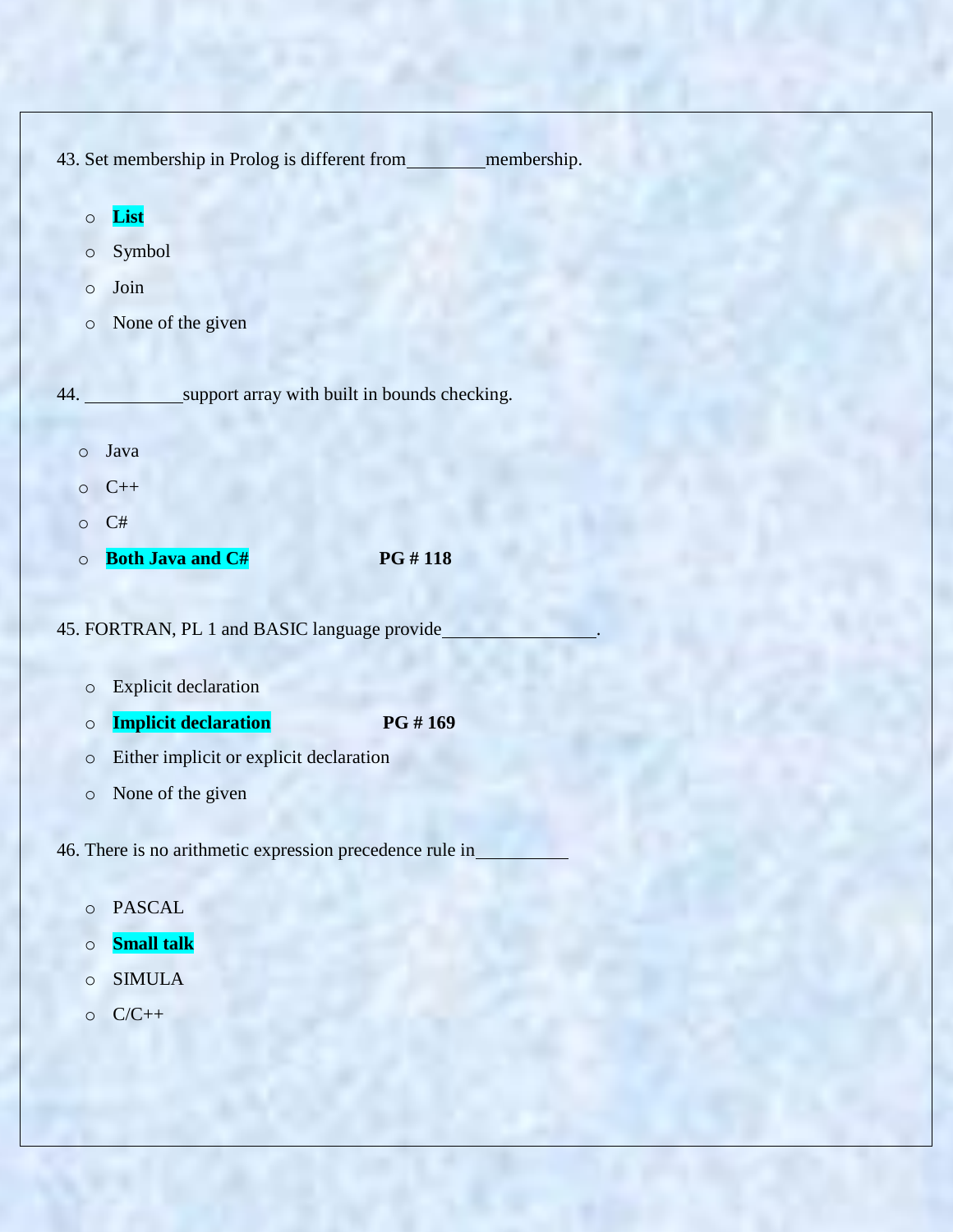47. C/C++ has both pre-test and post-test version of

- o Counter controlled loop
- o Logically controlled loops.
- o For loop
- o **While loop PG # 192**

48. C++ support only \_\_\_\_\_\_\_ mode parameter passing.

- o OUT
- o IN
- o Union
- o **IN/OUT**

49. Java has eliminated the concept of

- o Classes
- o Variables
- o **Struct PG # 31**
- o Arrays

50. In Java Explicit conversions are done through .

- o Referencing
- o Aliasing
- o **Casting PG # 104**
- o Operator overloading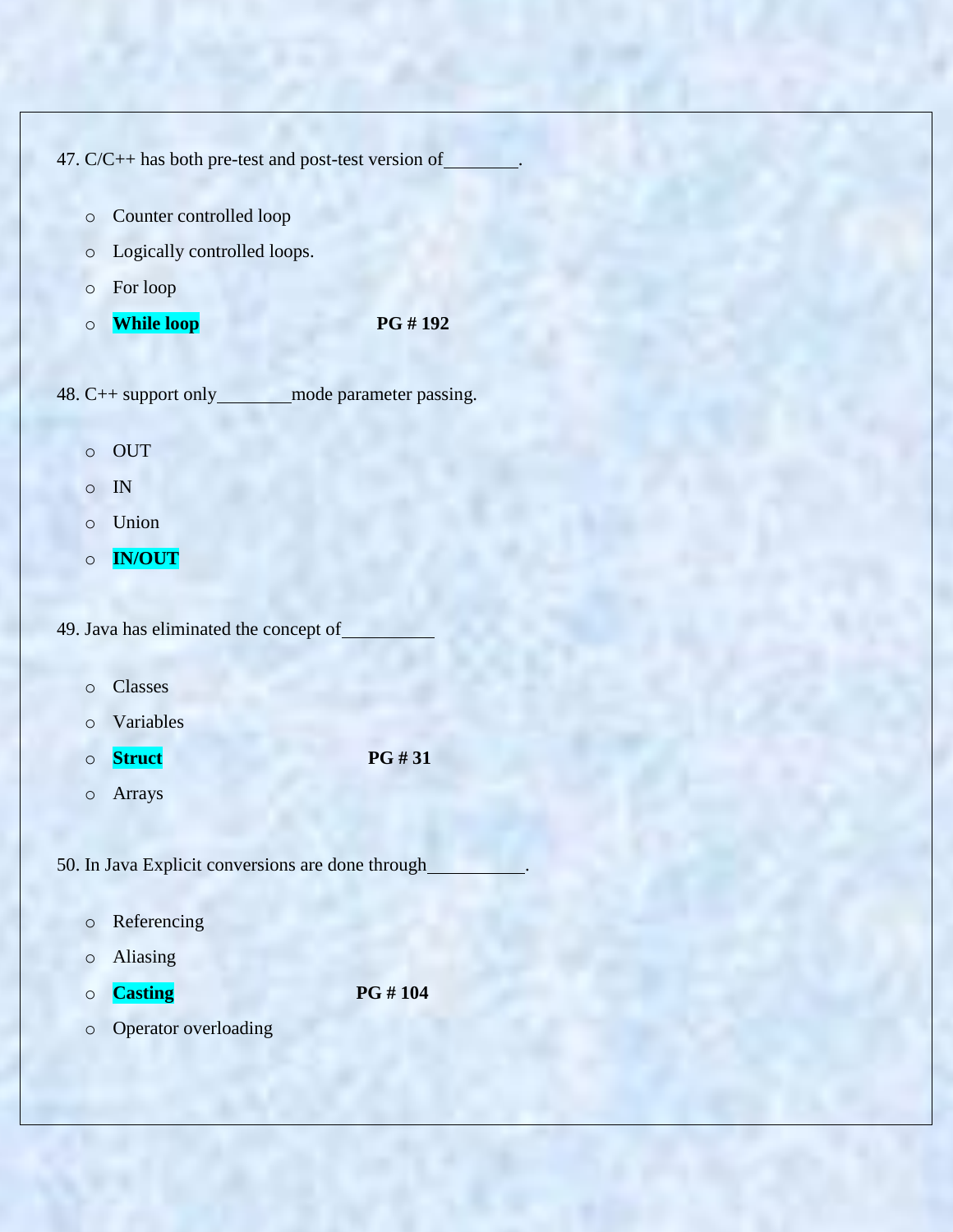|         | 51. Prolog database is based upon                  |                                                             |
|---------|----------------------------------------------------|-------------------------------------------------------------|
| $\circ$ | Facts                                              |                                                             |
| $\circ$ | Facts and queries                                  |                                                             |
| $\circ$ | Rules and queries                                  |                                                             |
| $\circ$ | <b>Facts and rules</b>                             | PG #82                                                      |
|         |                                                    |                                                             |
|         | 52. A predicate may have                           | or more arguments.                                          |
|         |                                                    |                                                             |
| $\circ$ | Three                                              |                                                             |
| $\circ$ | <b>Zero</b>                                        | <b>PG#88</b>                                                |
| $\circ$ | One                                                |                                                             |
| $\circ$ | Two                                                |                                                             |
| 53.     |                                                    | is used as a place holder for a value that is not required. |
| $\circ$ | Variable                                           |                                                             |
| $\circ$ | Atom                                               |                                                             |
| $\circ$ | Constant                                           |                                                             |
| $\circ$ | Anonymous variable                                 | PG#89                                                       |
|         |                                                    |                                                             |
|         | 54. In C#, if you don't use new keyword, you must_ | all the values in the struct by hand before you use it.     |
| $\circ$ | Define                                             |                                                             |
| $\circ$ | Declare                                            |                                                             |
| $\circ$ | Create                                             |                                                             |
| $\circ$ | <b>Initialize</b>                                  | PG #135                                                     |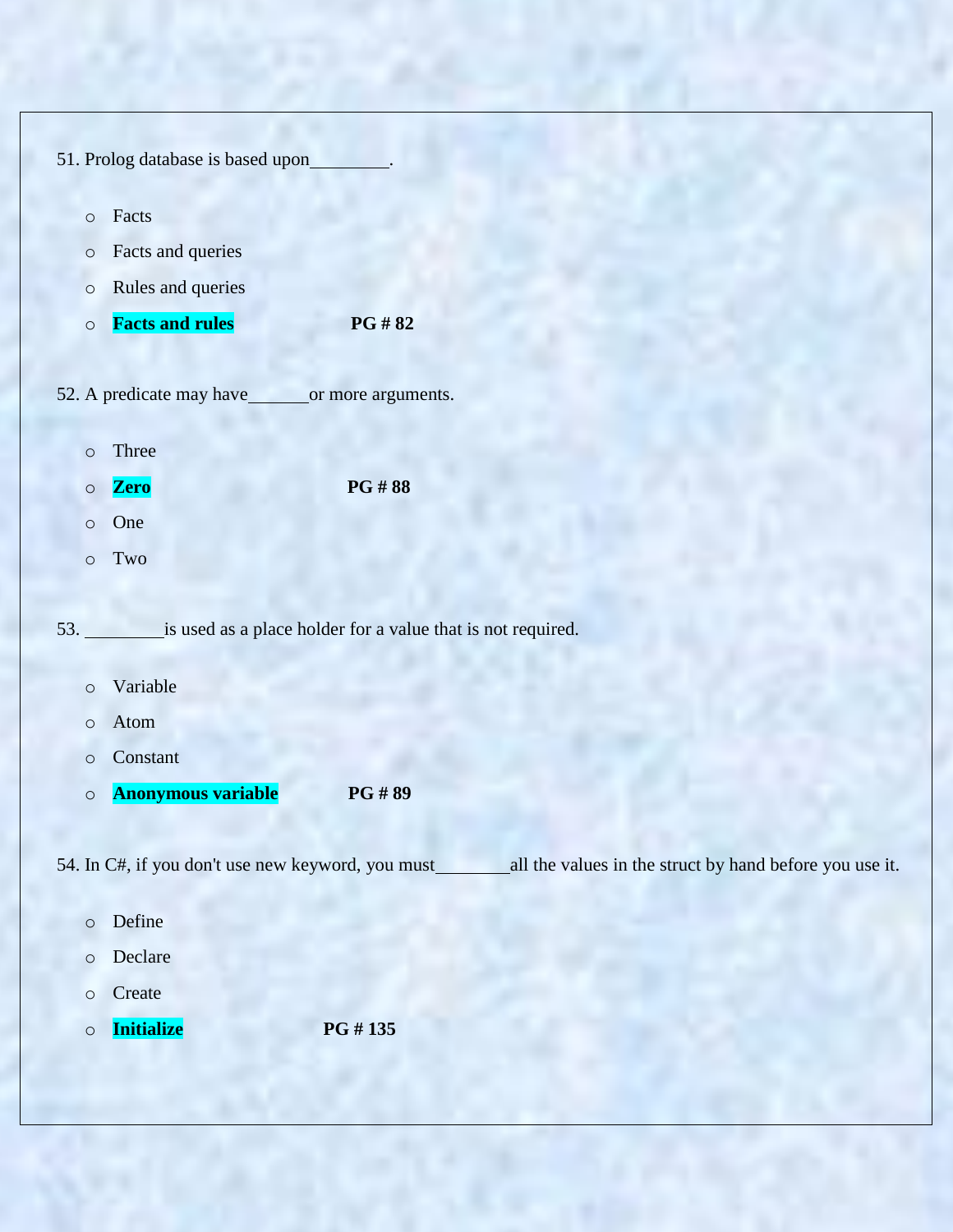55. Which statement best suited for C programming language?

- o String manipulation language
- o First language to provide exception handling
- o **With powerful set of operators but poor type checking PG # 30**
- o Introduce the notion of class

56. Which statement is true about SNOBOL?

- o Its developers are computer experts
- o **Its developers have limited introduction with computer science PG # 46**
- o Is an example of aspect programming languages.
- o Have many data types

57. In SNOBOL, for entire assignment we use operator in pattern matching statement.

- o \$(dollar)
- o (. ) Dot
- o Unary \$(Dollar)
- o **Binary Space PG # 36**

58. Disjunction in Prolog is through and conjunction is through .

- $\circ$  Coma (,), OR
- o **OR, coma (,)**
- $\circ$  OR, Dot(.)
- $\circ$  Dot(.), OR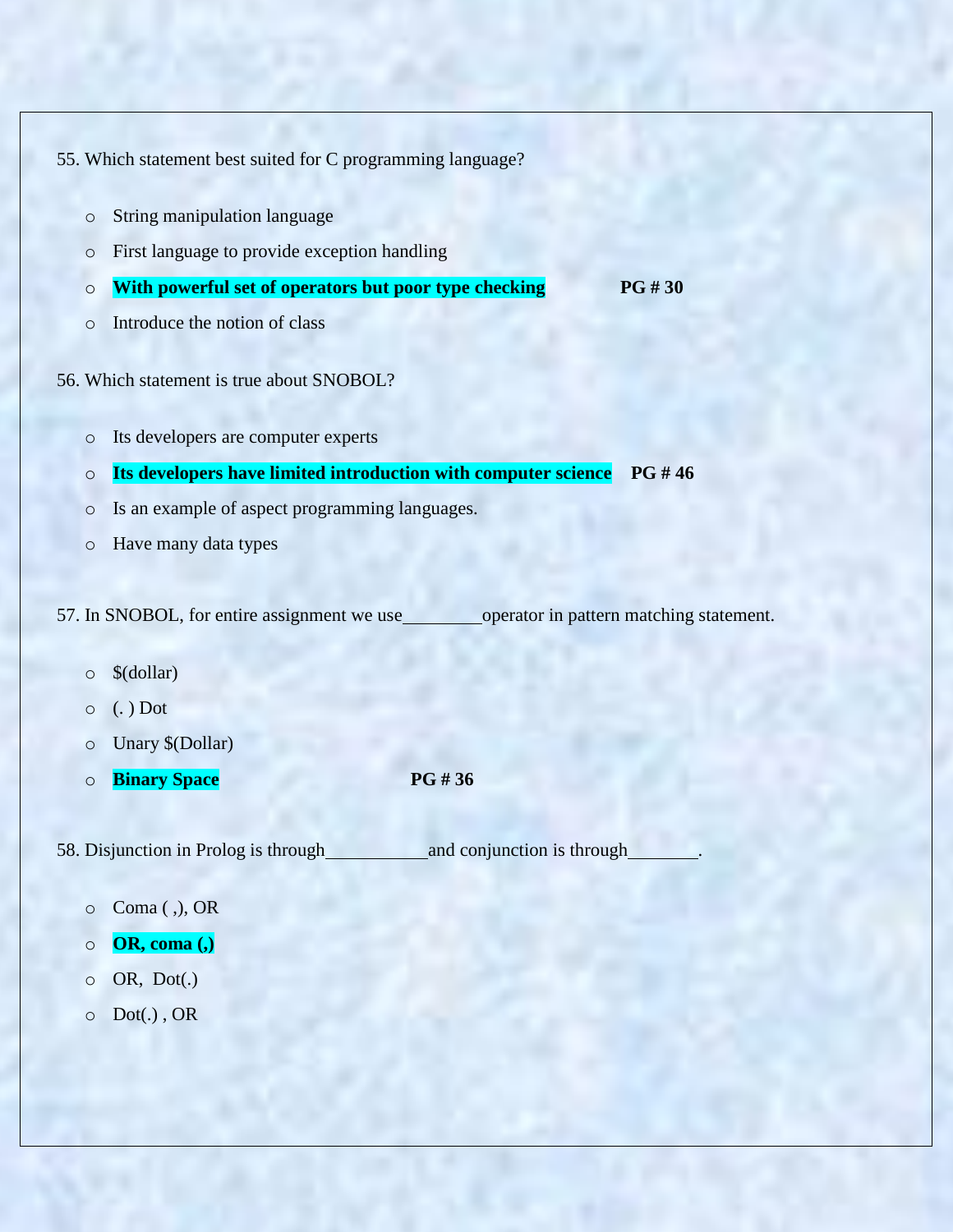|         | 59. has also non rectangular type of array.                                         |
|---------|-------------------------------------------------------------------------------------|
|         | $O$ $C++$                                                                           |
| $\circ$ | <b>JAVA</b>                                                                         |
| $\circ$ | ${\bf C}$                                                                           |
| $\circ$ | $C$ and $C++$                                                                       |
|         |                                                                                     |
|         | 60. exception handling has a finally () block.                                      |
|         |                                                                                     |
|         | $\circ$ JAVA                                                                        |
|         | $\circ$ C++                                                                         |
| $\circ$ | ${\bf C}$                                                                           |
| $\circ$ | Plankal Kul                                                                         |
|         |                                                                                     |
|         | 61. In we can make a pointer variable of value type only.                           |
|         | $\circ$ C++                                                                         |
| $\circ$ | C#                                                                                  |
| $\circ$ | Java                                                                                |
| $\circ$ | Both Java and C#                                                                    |
|         |                                                                                     |
|         | 62. Which of the following statement is True if \$a is not identical to \$b in php? |
| $\circ$ | PG #143<br>$a := sb$                                                                |
| $\circ$ | $a := s$                                                                            |

- $\circ$  \$a =! \$
- $\circ$  \$a ==!\$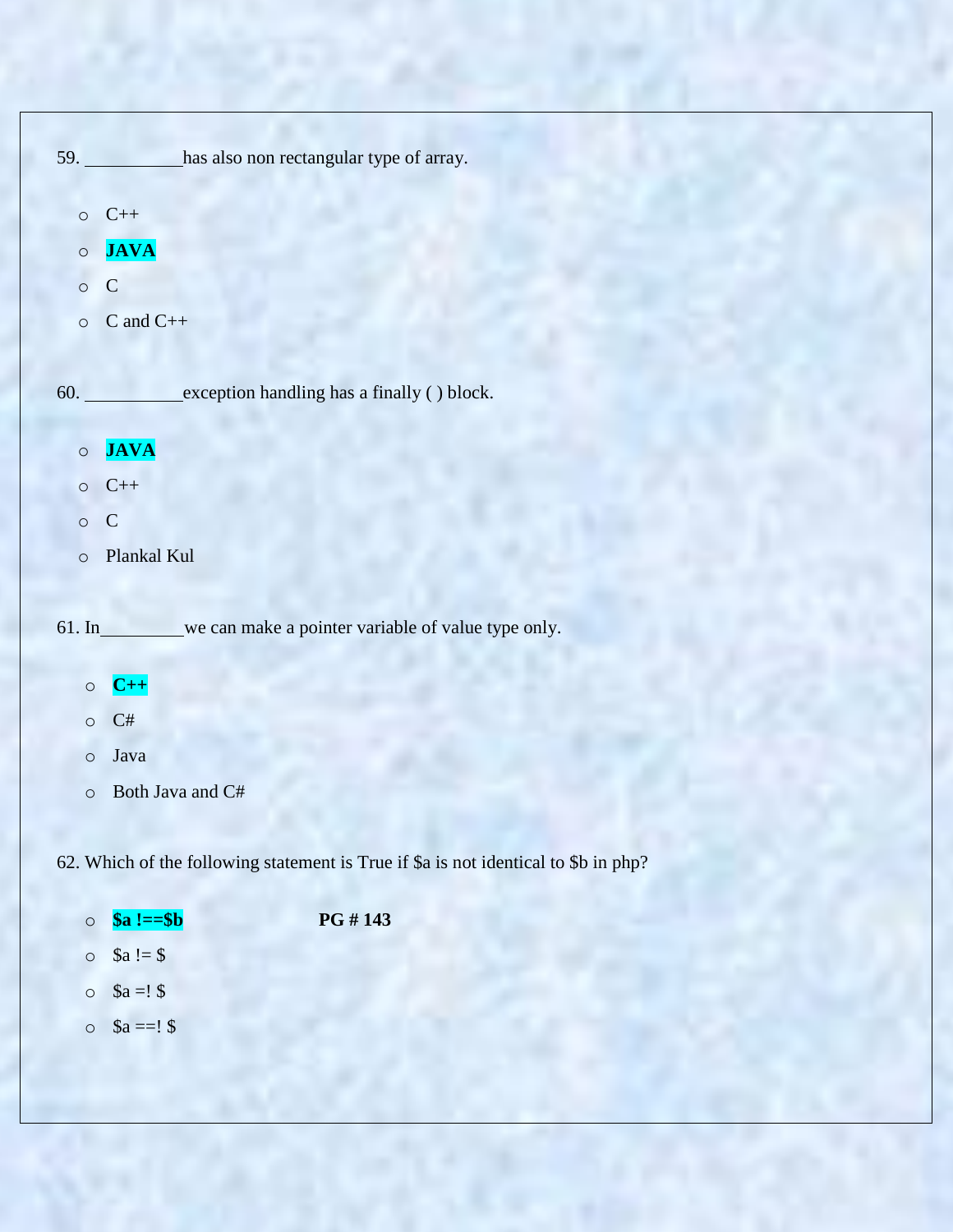

- o Records
- o **Maps**
- o Both Templates and Records

An **array in PHP** is actually an ordered map. A map is a type that associates values to keys.